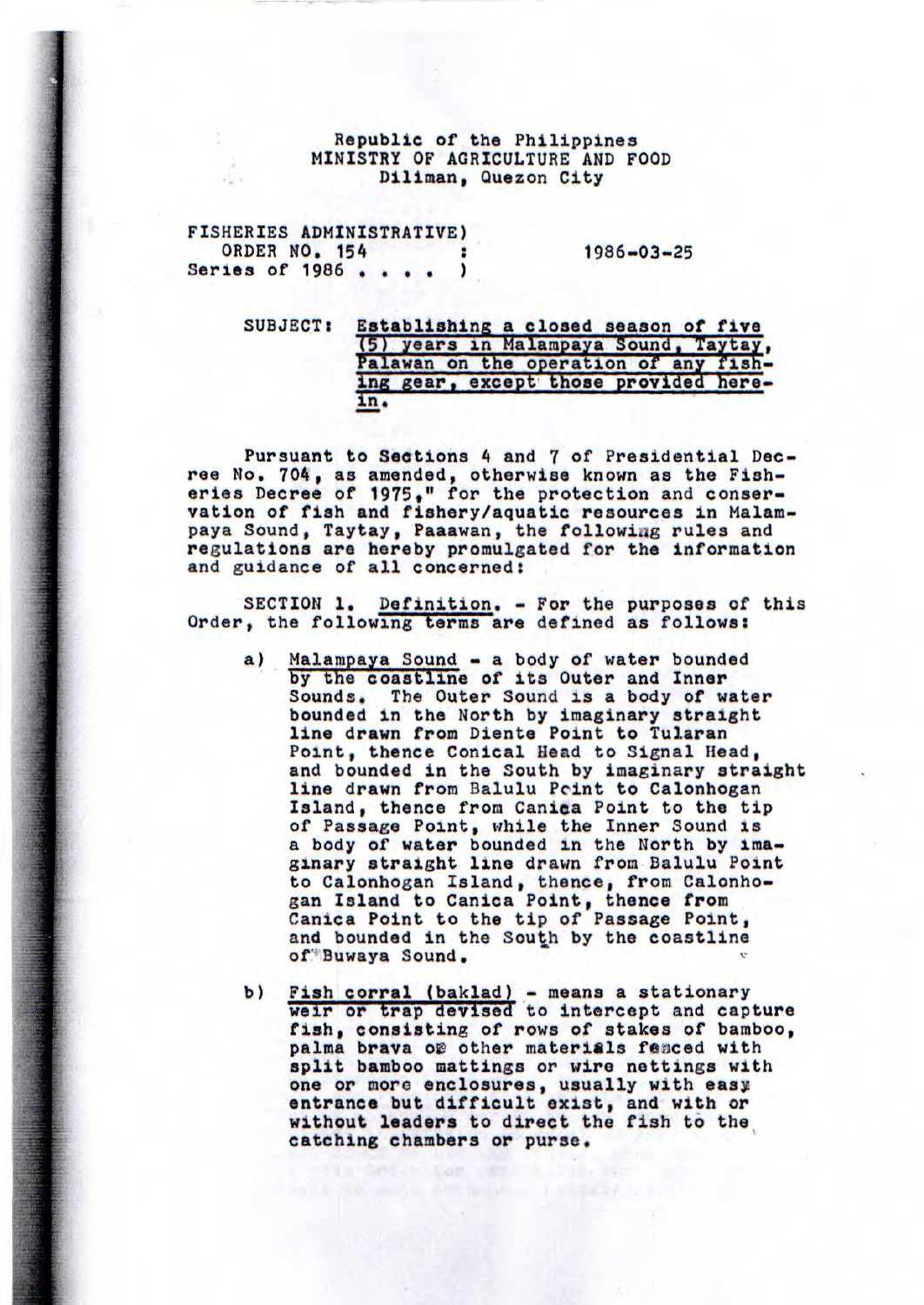- c) Fish corral belt a water area designated by the Director after a technical survey shall have been conducted where fish corrals may be constructed or established.
- d) Gill net for shrimps (pantihan mababaw) means a gear composed of nettings with floats and sinkers that catches shrimps, the length of which shall not be more than 120 meters and the mesh when stretched shall not be **less**  than three (3) centimeters.
- e) Gill net fish (pantihan malalim) means a gear composed *of nettings* with floats and sinkers that catches fish by the gills, the length of which shall not be more than 250 meters and the mesh when stretched shall not be less than 3 centimeters,
- f) Gill net for sardines and herrings (largarete) means a gear composed of nettings with floats/ sinkers that catches sardines and herrings by gilling, with or without the use of lights, the mesh of which shall not be less than three (3) centimeters.
- g) Beach seine (baling) means a gear composed of nettings with floats and sinkers that catches anchovies (dilis) only during the season for "dilis", the length of which shall not be more than 250 meters.
- h) Director Director of Fisheries *and.* Aquatic Resources.

SEC. 2. Prohibition. - It shall be unlawful at all times during the five-year closed season for any person, corporation, association, partnership, or cooperative, to conduct fishing activities inside Nalampaya Sound with the use of any fishing gear except (a) simple handlines (kawil), (b) spear (pana), (c) crab hook (panabo), (d)<br>crab pot (bucatot), (e) cover pot (salakab), (f) fiah trap (bubo), (g) fish pot (timing), (h) pole and line (hingwit), (i) gill net shrimp (pantihan mababaw), (j) gill net fish (pantihan malalim), (k) fish corral (bakiad), (1) gill net sardines and herrings (largarete), and (m) beach seine (baling): Provided, That fishing boats less than three (3) gross tons may be allowed to operate the aforementioned exempted gear, whenever applicable: and Provided, Further, That the Director may grant, free of charge, a permit to any government research and educational institution to catch or take aquatic life in Malampaya Sound or use any fishing gear otherwise prohibited in this Order for scientific and educational purposes subject to such terms and conditions that may be imposed.